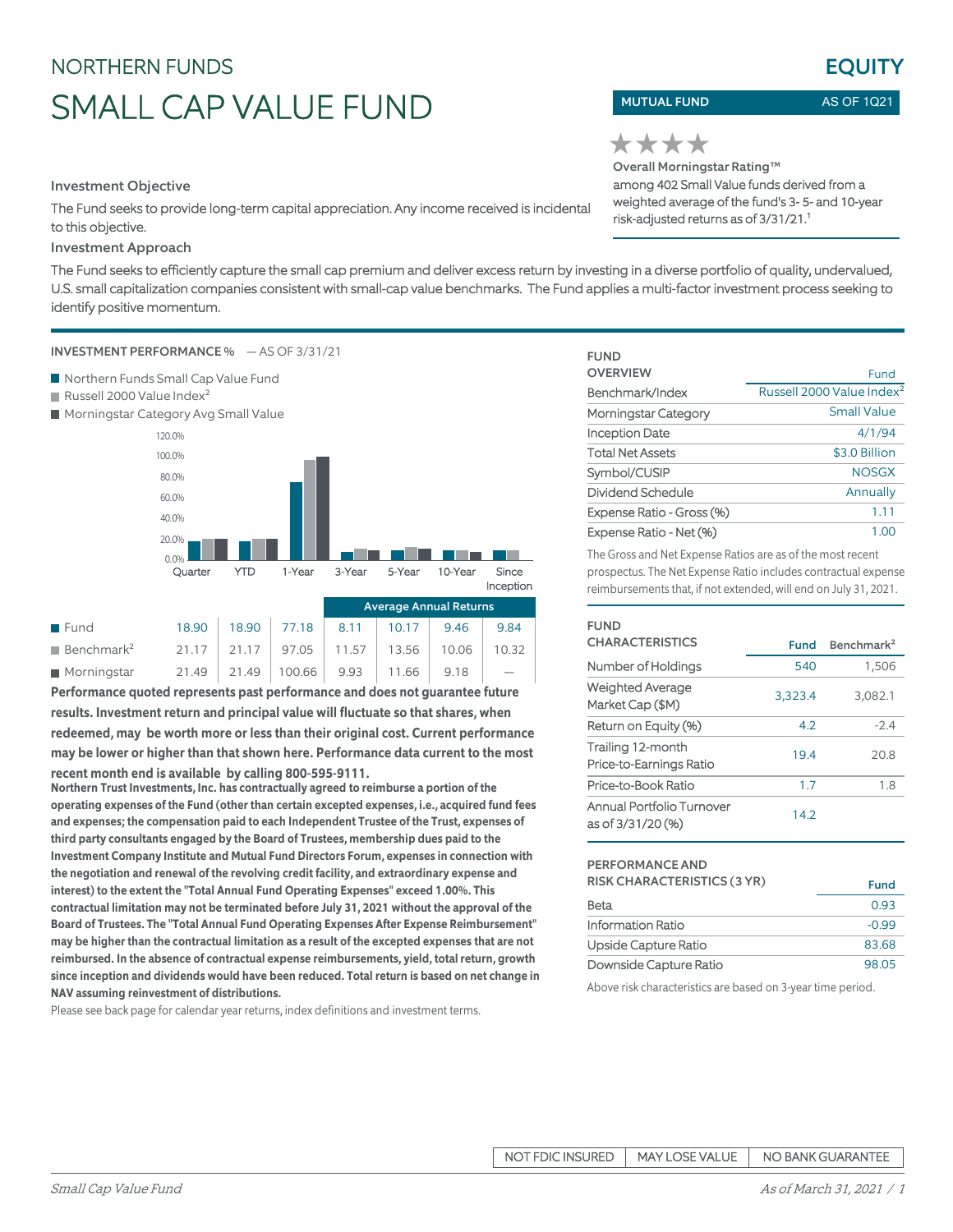## NORTHERN FUNDS

## SMALL CAP VALUE FUND

| <b>CALENDAR YEAR RETURNS %</b>                                                                        | 2020    | 2019  | 2018                                                 |      | 2017 2016 2015 |         | 2014 | $\sqrt{2013}$ | 2012  | 2011    |
|-------------------------------------------------------------------------------------------------------|---------|-------|------------------------------------------------------|------|----------------|---------|------|---------------|-------|---------|
| Small Cap Value Fund                                                                                  | $-2.30$ | 22.27 | $-13.68$                                             | 6.43 | 127.87         | -4.62   | 7.07 | 36.44 13.78   |       | $-0.60$ |
| Benchmark <sup>2</sup>                                                                                | 4.63    | 22.39 | $-12.86$                                             | 7.84 | 31.74          | $-7.47$ | 4.22 | 34.52         | 18.05 | -5.50   |
| Morningstar Small Value                                                                               | 4.02    |       | 21.43   -15.46   8.54   25.99   -6.71   3.34   36.22 |      |                |         |      |               | 16.00 | -4.45   |
| . Nouflower on a constant weaven a continue of constant and distance the constant of feters are alter |         |       |                                                      |      |                |         |      |               |       |         |

**Performance quoted represents past performance and does not guarantee future results.**

## TOP HOLDINGS % Fund Darling Ingredients Inc. 1.7 Amkor Technology, Inc. 6.9 Radian Group Inc. 6. 2008 10:30 10:30 Chart Industries, Inc. 6.8 0.8 ABM Industries Incorporated 0.8 Builders FirstSource, Inc. 68 and 10.8 UMB Financial Corporation 0.8 Cooper Tire & Rubber Company 0.8 BancorpSouth Bank 6.7 Marriott Vacations Worldwide Corporation 0.7

## **SECTOR**

| <b>ALLOCATION %</b>           | Fund | Benchmark <sup>2</sup> |
|-------------------------------|------|------------------------|
| Financials                    | 26.9 | 27.1                   |
| Industrials                   | 17.9 | 17.2                   |
| Consumer Discretionary        | 14.4 | 14.2                   |
| Materials                     | 7.9  | 6.3                    |
| Information Technology        | 7.5  | 5.6                    |
| <b>Real Estate</b>            | 6.9  | 8.3                    |
| Health Care                   | 5.2  | 6.4                    |
| Energy                        | 4.7  | 4.9                    |
| <b>Consumer Staples</b>       | 3.8  | 3.5                    |
| <b>Communication Services</b> | 2.6  | 2.6                    |
| Utilities                     | 2.3  | 3.9                    |
|                               |      |                        |

| <b>ASSET ALLOCATION %</b> | <b>Fund</b> |
|---------------------------|-------------|
| <b>Stocks</b>             | 97.9        |
| Cash                      | 2.1         |

#### PORTFOLIO MANAGEMENT

Refer to Northern Trust's website for more information on the Portfolio Management Team managing this fund.

#### DISCLOSURE AND RISKS

All data is as of date indicated and subject to change.

#### **¹Past performance is no guarantee of future results. Ratings reflect fee waivers in effect; in their absence, ratings may have been lower.**

The Morningstar Rating™ for funds, or "star rating," is calculated for managed products (including mutual funds, variable annuity and variable life subaccounts, exchange-traded funds , closed-end funds, and separate accounts) with at least a three-year history. Exchange-traded funds and open-ended mutual funds are considered a single population for comparative purposes. It is calculated based on a Morningstar Risk - Adjusted Return measure that accounts for variation in a managed product's monthly excess performance, placing more emphasis on downward variations and rewarding consistent performance. The top 10% of products in each product category receive 5 stars, the next 22.5% receive 4 stars, the next 35% receive 3 stars, the next 22.5% receive 2 stars, and the bottom 10% receive 1 star. The Overall Morningstar Rating for a managed product is derived from a weighted average of the performance figures associated with its three-, five-, and 10-year (if applicable) Morningstar Rating metrics. The weights are: 100% three-year rating for 36-59 months of total returns, 60% five-year rating/40% three-year rating for 60-119 months of total returns, and 50% 10-year rating /30% five-year rating/20% three-year rating for 120 or more months of total returns. While the 10-year overall star rating formula seems to give the most weight to the 10-year period, the most recent three-year period actually has the greatest impact because it is included in all

three rating periods. The Small Cap Value Fund received 3 stars for the 3-year rating among 402 Small Value funds, 3 stars for the 5-year rating among 372 funds and 4 stars for the 10-year rating among 269 funds. © 2021 Morningstar, Inc. All Rights Reserved. Morningstar and/or its content providers are the proprietors of this information; do not permit its unauthorized copying or distribution; do not warrant it to be accurate, complete or timely; and are not responsible for damages or losses arising from its use.

**Equity Risk:** Equity securities (stocks) are more volatile and carry more risk than other forms of investments, including investments in high-grade fixed-income securities. The net asset value per share of this Fund will fluctuate as the value of the securities in the portfolio changes.

**Small-Cap Risk:** Small-capitalization funds typically carry additional risks since smaller companies generally have a higher risk of failure. Their stocks are subject to a greater degree of volatility, trade in lower volume and may be less liquid.

**Value Risk:** Value-based investments are subject to the risk that the broad market may not recognize their intrinsic value.